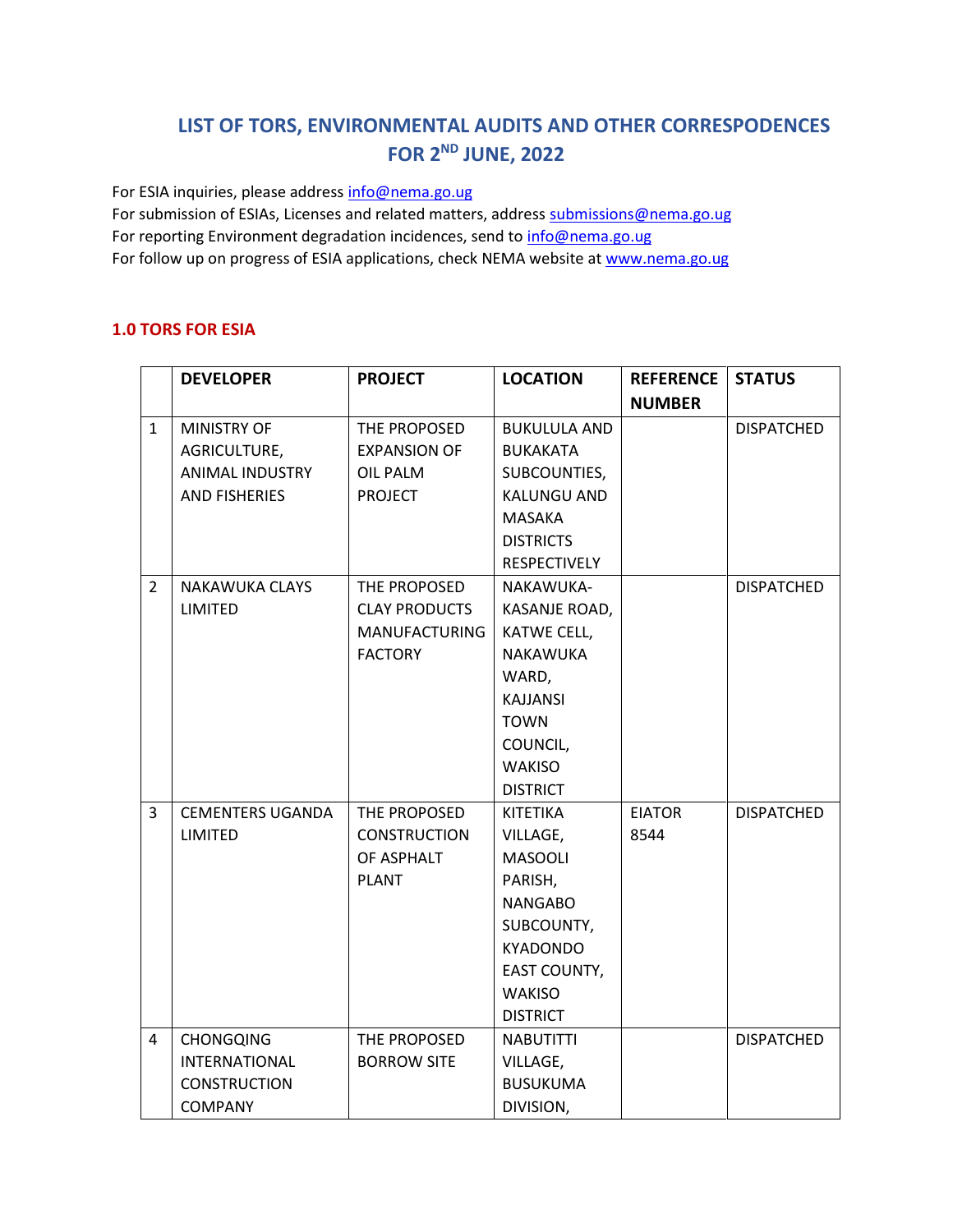|   |                           |                      | <b>NANSANA</b>      |               |                   |
|---|---------------------------|----------------------|---------------------|---------------|-------------------|
|   |                           |                      | MUNICIPALITY,       |               |                   |
|   |                           |                      | <b>WAKISO</b>       |               |                   |
|   |                           |                      | <b>DISTRICT</b>     |               |                   |
| 5 | <b>NOVA RECYCLING</b>     | THE PROPOSED         | <b>MAPEERA</b>      | <b>EIATOR</b> | <b>DISPATCHED</b> |
|   | <b>INDUSTRIES LIMITED</b> | <b>ESTABLISHMENT</b> | ROAD, PLOT 11,      | 7730          |                   |
|   |                           | OF A WASTE           | NALUKOLONGO         |               |                   |
|   |                           | <b>PLASTIC</b>       | <b>INDUSTRIAL</b>   |               |                   |
|   |                           | <b>RECYCLING AND</b> | AREA, NDEEBA        |               |                   |
|   |                           | <b>PLASTIC</b>       | PARISH,             |               |                   |
|   |                           | <b>MANUFACTURING</b> | <b>RUBAGA</b>       |               |                   |
|   |                           | <b>PLANT</b>         | DIVISION,           |               |                   |
|   |                           |                      | <b>KAMPALA</b>      |               |                   |
|   |                           |                      | <b>CAPITAL CITY</b> |               |                   |
| 6 | KIGO CLAYS                | THE PROPOSED         | LWEZA B CELL,       |               | <b>DISPATCHED</b> |
|   |                           | <b>CLAY PRODUCTS</b> | <b>MUTUNGO</b>      |               |                   |
|   |                           | <b>MANUFACTURING</b> | WARD, NDEJJE        |               |                   |
|   |                           | <b>FACTORY</b>       | DIVISION,           |               |                   |
|   |                           |                      | <b>MAKINDYE</b>     |               |                   |
|   |                           |                      | SABAGABO            |               |                   |
|   |                           |                      | MUNICIPALITY,       |               |                   |
|   |                           |                      | <b>WAKISO</b>       |               |                   |
|   |                           |                      | <b>DISTRICT</b>     |               |                   |

## **2.0 TORS FOR ENVIRONMENTAL AUDIT**

|               | <b>DEVELOPER</b>          | <b>PROJECT</b>     | <b>LOCATION</b> | <b>REFERENCE</b> | <b>STATUS</b>     |
|---------------|---------------------------|--------------------|-----------------|------------------|-------------------|
|               |                           |                    |                 | <b>NUMBER</b>    |                   |
| $\mathbf{1}$  | <b>CHINA</b>              | THE.               | <b>BULIISA</b>  |                  | <b>DISPATCHED</b> |
|               | <b>COMMUNICATIONS</b>     | <b>UPGRADING</b>   | <b>TOWN</b>     |                  |                   |
|               | <b>CONSTRUCTION</b>       | OF BULIISA         | COUNCIL,        |                  |                   |
|               | <b>COMPANY LTD</b>        | <b>TOWN ROADS</b>  | <b>BULIISA</b>  |                  |                   |
|               |                           | (41KM) TO          | <b>DISTRICT</b> |                  |                   |
|               |                           | <b>BITUMEN</b>     |                 |                  |                   |
|               |                           | <b>STANDARD</b>    |                 |                  |                   |
| $\mathcal{L}$ | <b>TORORO SOLAR NORTH</b> | THE.               | ASINGET "A"     |                  | <b>DISPATCHED</b> |
|               | <b>ROAD</b>               | <b>OPERATIONS</b>  | VILLAGE,        |                  |                   |
|               |                           | AND.               | <b>KAYORO</b>   |                  |                   |
|               |                           | <b>MAINTENANCE</b> | PARISH,         |                  |                   |
|               |                           | PHASE OF THE       | <b>OSUKURU</b>  |                  |                   |
|               |                           | <b>TORORO</b>      | SUBCOUNTY,      |                  |                   |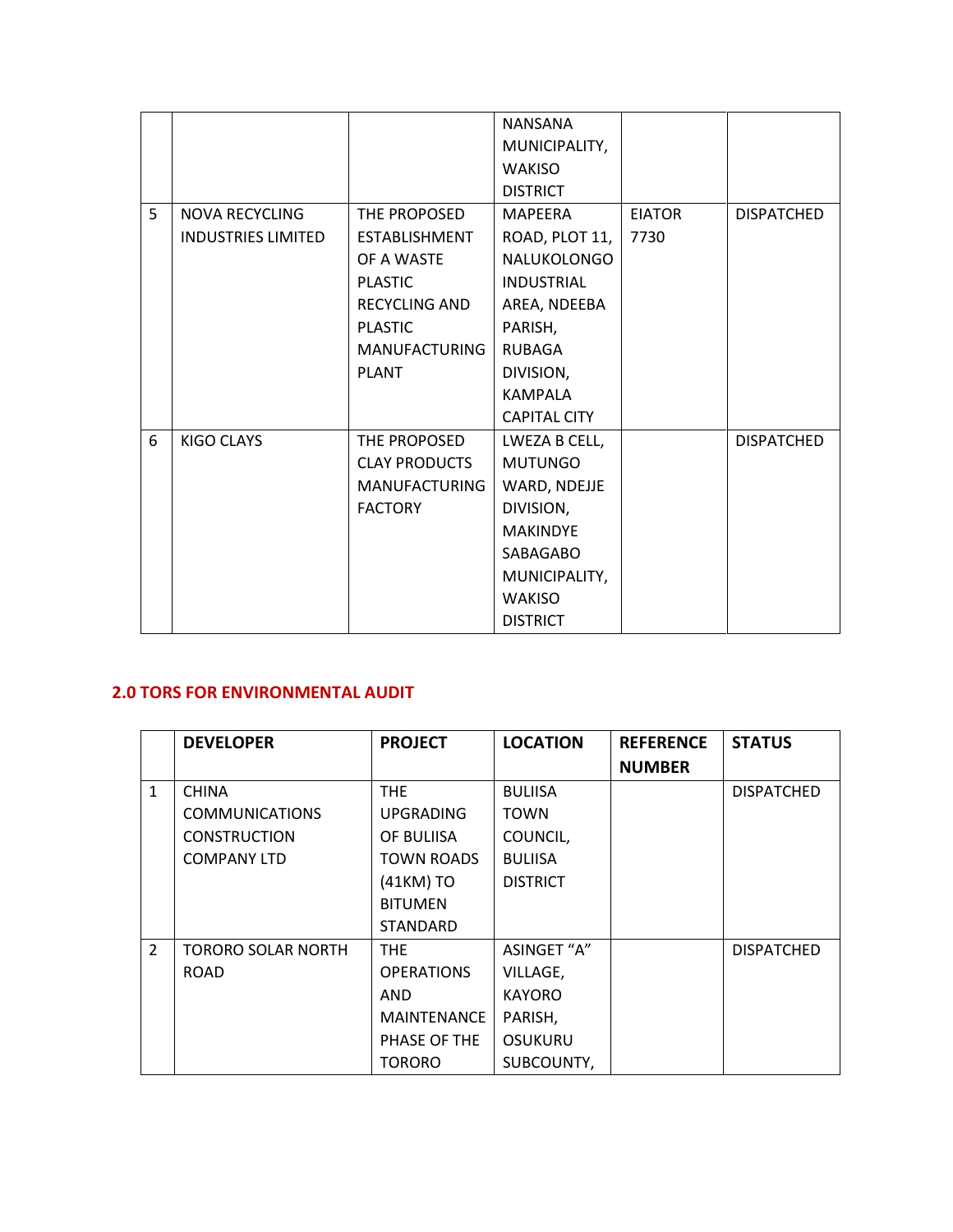|  | <b>SOLAR NORTH</b> | <b>TORORO</b>   |  |
|--|--------------------|-----------------|--|
|  | <b>PROJECT</b>     | <b>DISTRICT</b> |  |

### **3.0 ENVIRONMANTAL COMPLIANCE AUDITS**

|                | <b>DEVELOPER</b>        | <b>PROJECT</b>         | <b>LOCATION</b>    | <b>REFERENCE</b> | <b>STATUS</b>    |
|----------------|-------------------------|------------------------|--------------------|------------------|------------------|
|                |                         |                        |                    | <b>NUMBER</b>    |                  |
| $\mathbf{1}$   | <b>HIMA CEMENT</b>      | <b>AUDIT FOR THE</b>   | PLOT 146,          |                  | <b>READY FOR</b> |
|                | <b>LIMITED</b>          | <b>CEMENT</b>          | BLOCK 6,           |                  | <b>PAYMENT</b>   |
|                |                         | <b>MANUFACTURING</b>   | <b>ALONG</b>       |                  |                  |
|                |                         | <b>PLANT</b>           | TORORO-            |                  |                  |
|                |                         |                        | <b>MBALE ROAD</b>  |                  |                  |
|                |                         |                        | IN NYAKESI E       |                  |                  |
|                |                         |                        | VILLAGE,           |                  |                  |
|                |                         |                        | <b>NYAKESI</b>     |                  |                  |
|                |                         |                        | PARISH,            |                  |                  |
|                |                         |                        | <b>RUBONGI</b>     |                  |                  |
|                |                         |                        | SUBCOUNTY,         |                  |                  |
|                |                         |                        | <b>TORORO</b>      |                  |                  |
|                |                         |                        | <b>DISTRICT</b>    |                  |                  |
| $\overline{2}$ | PRIME CONCEPTS          | <b>AUDIT FOR THE</b>   | <b>BLOCK 225,</b>  |                  | <b>READY FOR</b> |
|                | PACKAGING LIMITED       | <b>BOX</b>             | PLOTS 85 & 86,     |                  | <b>PAYMENT</b>   |
|                |                         | <b>MANUFACTURING</b>   | <b>BUTTO</b>       |                  |                  |
|                |                         | <b>FACTORY</b>         | VILLAGE,           |                  |                  |
|                |                         |                        | <b>BWEYOGERERE</b> |                  |                  |
|                |                         |                        | PARISH, KIRA       |                  |                  |
|                |                         |                        | MUNICIPALITY,      |                  |                  |
|                |                         |                        | <b>WAKISO</b>      |                  |                  |
|                |                         |                        | <b>DISTRICT</b>    |                  |                  |
| 3              | ABUBAKER TECHNICAL      | <b>AUDIT FOR STONE</b> | <b>MAYILIKITI</b>  | EA 10240         | <b>READY FOR</b> |
|                | <b>SERVICES AND</b>     | <b>QUARRY AND</b>      | VILLAGE,           |                  | <b>PAYMENT</b>   |
|                | <b>GENERAL SUPPILES</b> | <b>CRUSHING PLANT</b>  | <b>MPWEDDE</b>     |                  |                  |
|                | <b>LIMITED</b>          |                        | PARISH,            |                  |                  |
|                |                         |                        | KASANGOMBE         |                  |                  |
|                |                         |                        | SUBCOUNTY,         |                  |                  |
|                |                         |                        | NAKASEKE           |                  |                  |
|                |                         |                        | <b>DISTRICT</b>    |                  |                  |
| 4              | RILEY PACKAGING (U)     | <b>AUDIT FOR THE</b>   | <b>BLOCK 189,</b>  |                  | <b>READY FOR</b> |
|                | LIMITED                 | <b>OPERATIONS OF A</b> | <b>PLOTS 167,</b>  |                  | PAYMENT          |
|                |                         | CARDBOARD              | 179 & 180          |                  |                  |
|                |                         |                        | KYAGGWE,           |                  |                  |